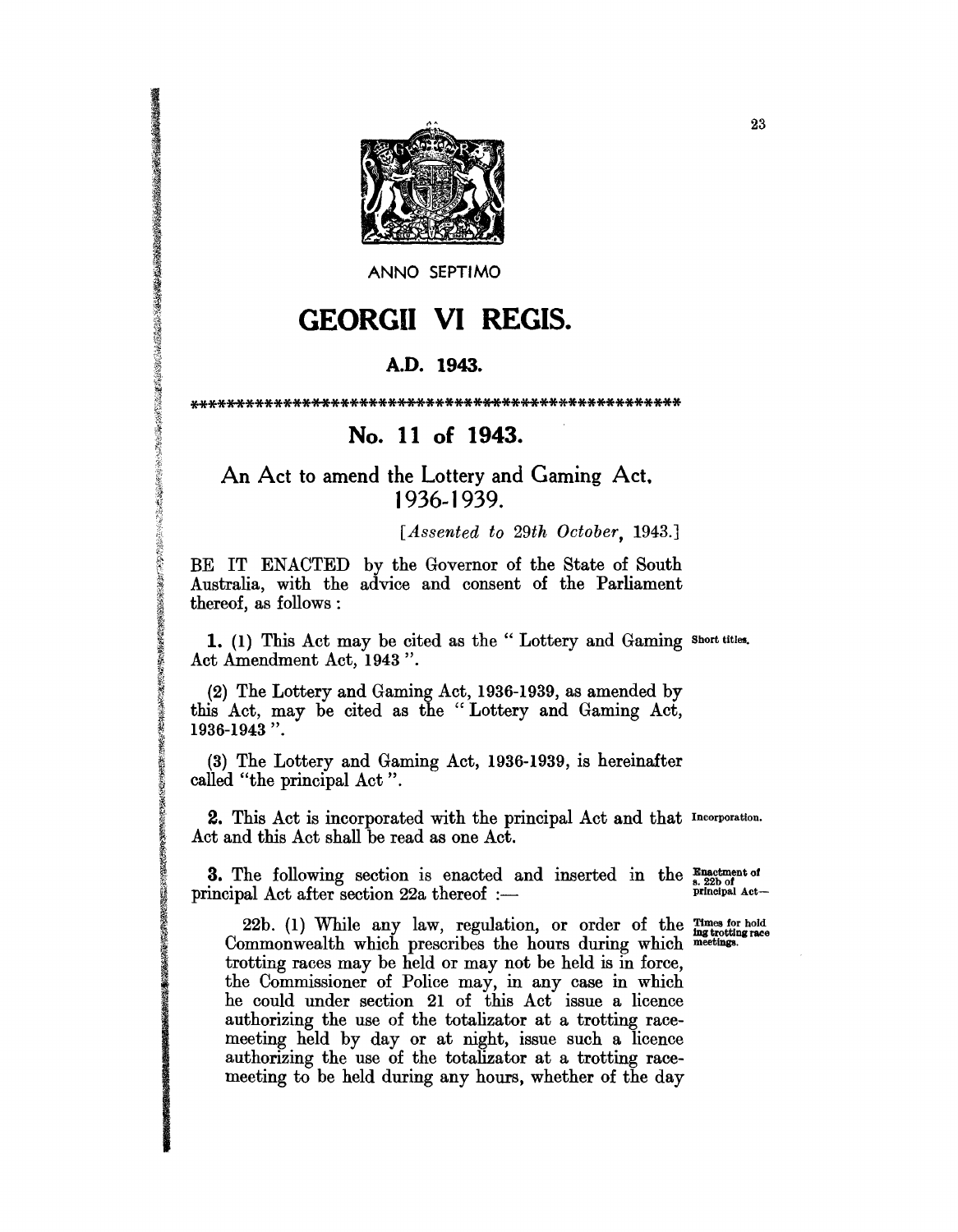or night, during which trotting races are permitted to be held by the law, regulation, or order of the Commonwealth.

 $(2)$  If the Commissioner of Police is of opinion that by reason of any law, regulation, or order of the Commonwealth, it is inconvenient or inexpedient to hold trotting race-meetings by day or by night as prescribed by section 21 of this Act, he may in any case in which he could under this Act issue a licence authorizing the use of the totalizator at a trotting race-meeting held by day or at night, issue a licence authorizing the use of the totalizator at a trotting race-meeting held during such hours, whether of the day or night, as he deems expedient.

(3) In any case where the Commissioner of Police has power under this section to issue a licence authorizing the use of the totalizator at a trotting race-meeting, the South Australian Trotting League Incorporated shall have <sup>~</sup> power to issue a permit for the holding of that trotting race-meeting during the hours approved by the Commissioner of Police.

i t f {?:  $\mathcal{L}$ *t;*  l r

> ~ ~ ~ a

re Les contra

 $_{s.40 \text{ of}}^{\text{Amendment of}}$  4. Section 40 of the principal Act is amended by inserting principal  $_{\text{A}}^{\text{tot}}$  of the words " one nound" in the third line thereof the principal  $A$ <sup>ot</sup>--- after the words "one pound" in the third line thereof the  $_{\text{heat}}^{\text{Commission on}}$  words " ten shillings ".

 $\frac{\text{Amendment of}}{\text{partical Act}}$  **5.** Subsection (2) of section 41 of the principal Act is principal  $A^{c\tau}$  repealed and the following subsections are enacted and  $A_{p}$ Application of repeated and the following

> (2) The board shall retain such portion of all commission received by it in each financial year, as the board deems necessary to pay the costs of the administration of this Part incurred or to be incurred during that year, to the extent to which those costs have not been or, in the board's opinion, will not be paid out of fees received by the board or other money. The portion of any commission to be so retained shall be calculated at a uniform rate per centum to be fixed by the board for each financial year. The amount of any commission remaining after deducting therefrom the amount so retained by the board, is hereinafter in this section called " net commission ".

> $(2a)$  The total net commission on bets made in each month shall be applied as follows  $:$ —

(a) The net commission on all bets made on races outside the State shall be paid to the Treasurer in aid of the general revenue: